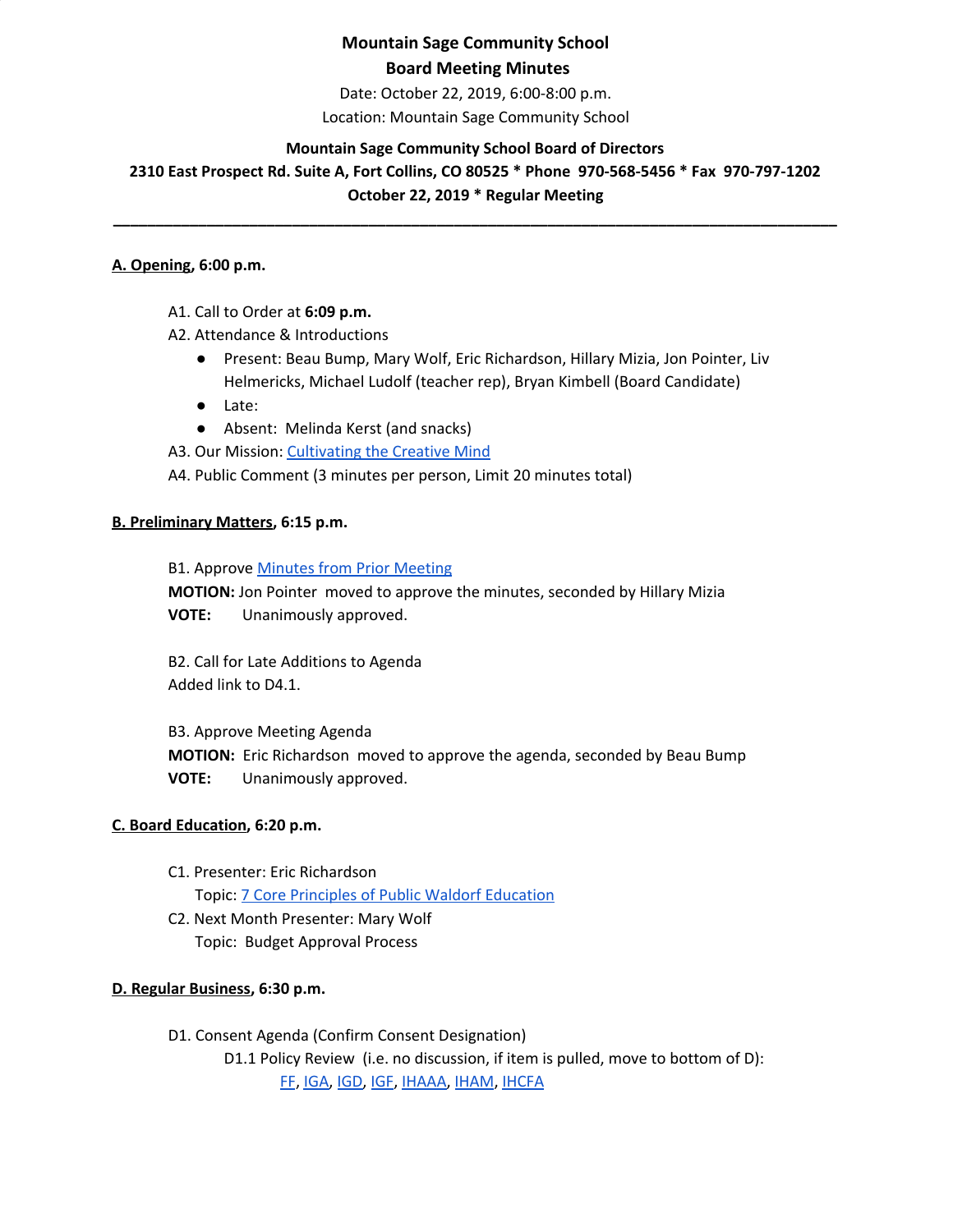Date: October 22, 2019, 6:00-8:00 p.m.

Location: Mountain Sage Community School

**MOTION:** Jon Pointer moved to approve the policies on the consent agenda,

#### seconded by Hillary Mizia

**VOTE:** Unanimously approved.

D1.2 2018-19SY Director review process completion - Director goals

D2. Review [Strategic](https://drive.google.com/file/d/1bIEAL8S8NnDx9PPJRR79h1dLsXFMCh-t/view?usp=sharing) Plan

D3. School Director's Report

D3.1 **[Enrollment](https://docs.google.com/document/d/1RCgege_iEULqIn11icQOKkkZdI1n0mMBBnFZmjy73Zs/edit?usp=sharing) policy proposed changes** 

AI: Eric - Integrate the language above into the official policy document **MOTION:** Jon Pointer moved to approve updated JFBA policy, seconded by Hillary Mizia **VOTE:** Unanimously approved.

### D3.2 Employee [Handbook](https://docs.google.com/document/d/1mt_yPDSffUzUzbCZ67a-qj2yYbE3rKlrKuFYog-IuE8/edit?usp=sharing)

D3.3 Classroom Observations

Working on tiered response to discipline issues, which observations help with.

D3.4 Playground Facilities Update

Submitted to the state. Some items in feedback to be addressed.

D3.5 Collaborations with PSD, FC Charter Leaders

Liv attended meeting of FC Charter Leaders this past week.

Hoping to do an early literacy training in June and invite other charter schools

#### D3.6 GSA [proposal](https://docs.google.com/document/d/1wRTT0BAkUtqpFIyjZkVZm4muCeahmp07XVJtsfWsHGM/edit?usp=sharing)

#### D3.7 Celebrations!

Spanish program to count as a year of spanish credit.

Just finished implementing AIMS web.

Student Council very engaged this year. Helped with the winter clothing drive.

- Using consensus decision making.
- Destination Exploration fundraiser campaign launch!

### D4. Committee Updates

D4.1 Finance Committee Update ([Report](https://drive.google.com/drive/folders/1PVBxNnwotXTdHpyU6BSl45Fb1i3QaPAa?usp=sharing))

Approval of the amended budget on next month's agenda.

Some money for projects last year had payments roll into this year so funds Handled via reserves.

- AI: Mary Send revised budget to board. Dependent on PSD final numbers. Approval may be in November, else December.
- D4.2 Facilities Committee Update [\(Report](https://docs.google.com/document/d/1ptW7i6NWteWfRSJHzSc4rM5JDltbOSINGPrVJqsWbzY/edit))
- D4.3 Fundraising Committee Update (Report)

Launch of Destination Exploration campaign.

Excellent energy and momentum.

Challenge Grant donated.

MOD Pizza fundraiser did well.

D4.4 School Accountability Committee Update (Report)

Held meeting since last board meeting and will be meeting monthly.

D4.5 Board Logistics Committee Update ([Report](https://drive.google.com/open?id=1fXsd6mqJPPaphZziE32P7s-G6M2dniqH))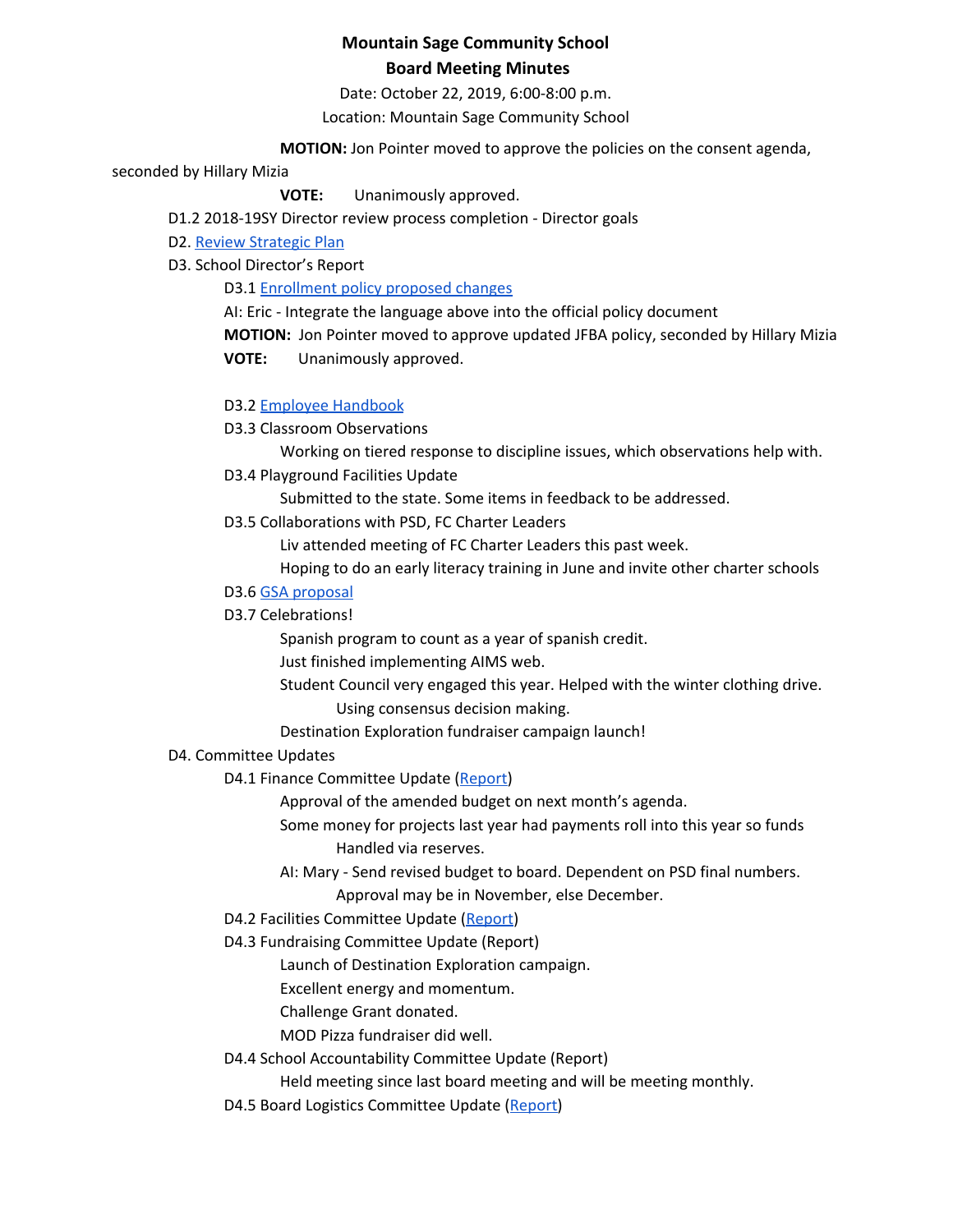Date: October 22, 2019, 6:00-8:00 p.m. Location: Mountain Sage Community School

- D4.5.1 Board and election size vote
- Stick with cadence of adding 3 potential board members per year for target of 8.

This would meet 51% requirement and leave one space available for

appointment to suit specific needs

Can appoint up to 2 temporarily to fill Cyril and Kelly's vacated seats, but those board members would be included in the upcoming election.

**AI:** Eric - Distribute Bryan Kimbell's letter of intent and resume to board members for review prior to November board meeting.

# **MOTION:** Jon moves to approve election size of 8, seconded by Hillary

**VOTE:** Unanimously approved.

D5. Items of the Month (from Board [calendar](https://docs.google.com/document/d/12S6s-qevYMsnj8Cr2yw6uMO7S7hL3gz2oKvXZk5ZndQ/edit?usp=sharing))

- D5.1 From Sep: First draft of audit to PSD on meeting agenda Liv/BM
- D5.2 From Sep: Review School Performance Framework and results from previous spring CMAS - Liv
- D5.3 From Sep: Determine open number of board seats for election Melinda
- D5.4 Oct Current year budget revisions and count day results discussion Board / Finance Committee / Director
- D5.5 Oct Policy review check-in: where are we, are we on pace? Board/Secretary
- D5.6 Nov Director mid-yr check-in w/ Board President/Director
- D5.7 Nov Approve calendar for upcoming Calendar year Secretary/Director
- D6. Scheduling Matters
- D7. Miscellaneous
	- D7.1 Proposed revisions to [Director](https://docs.google.com/document/d/1UdgmXYE3posfh2bNuV6KAWxQvELogqQaY_AxWWZ-ydc/edit) Review Process Beau

For reference only: [Appreciative](https://docs.google.com/document/d/1YznlVi5hVyNAw7rf2JNoQuB41BtoqM9DBpsILGbzpuQ/edit) Inquiry Manual

D7.2 Bylaws amendments and vote - Beau

D7.2.1 [Proposed](https://docs.google.com/document/d/18ly5zagJlFNgmPl4aDgzbKXqnwaEYzV4FFlG1qisgX8/edit) bylaws revisions

D7.2.2 [B](https://docs.google.com/document/d/1GUAkOMKgoAFg3fQ8wofZJ0Syml1wOjNPEp8sCpAqpgk/edit)ylaws [currently](https://docs.google.com/document/d/1GUAkOMKgoAFg3fQ8wofZJ0Syml1wOjNPEp8sCpAqpgk/edit) in effect, for reference/comparison

**AI:** Beau - Distribute a final draft of updated Bylaws with language

discussed linked into the agenda for the next board meeting.

- D7.3 2019 Mill Levy Override Ballot Issue 4A Communication to community Beau D7.3.1 PSD website[:](https://www.psdschools.org/MLO2019) <https://www.psdschools.org/MLO2019>
- D7. Discussion of policies pulled from D1.1

D7.1 [GBJ,](https://docs.google.com/document/d/1zBGL0j3BZn_8a9fgGaW4crvN8HBLy67ztJIEoGRNvtQ/edit?usp=sharing) [GDQD](https://docs.google.com/document/d/1Ewwb0RIPZasF4ZmW7YUI-MQyvjgK7_aGBF7_874vNm8/edit?usp=sharing), [IGDA](https://docs.google.com/document/d/1ONFLsWwDw5QlA0qGKI4D_B0HvphriPoS0YBWOq-vUs0/edit?usp=sharing), [IHA](https://docs.google.com/document/d/1rMNshX07qFv68v2FzhCZDtcOTvdvQ8-phi6XyMGnv2A/edit?usp=sharing)

AI: Eric - Revise policies and link into next meetings consent agenda.

AI: Beau - Provide newly created policies by October 31st, link into next agenda.

## **E. Closing, 7:50 p.m.**

- E1. List Assigned Action Items
- E2. Review [Upcoming](https://www.mountainsage.org/calendar.html) School Calendar Events, Board Member Attendance